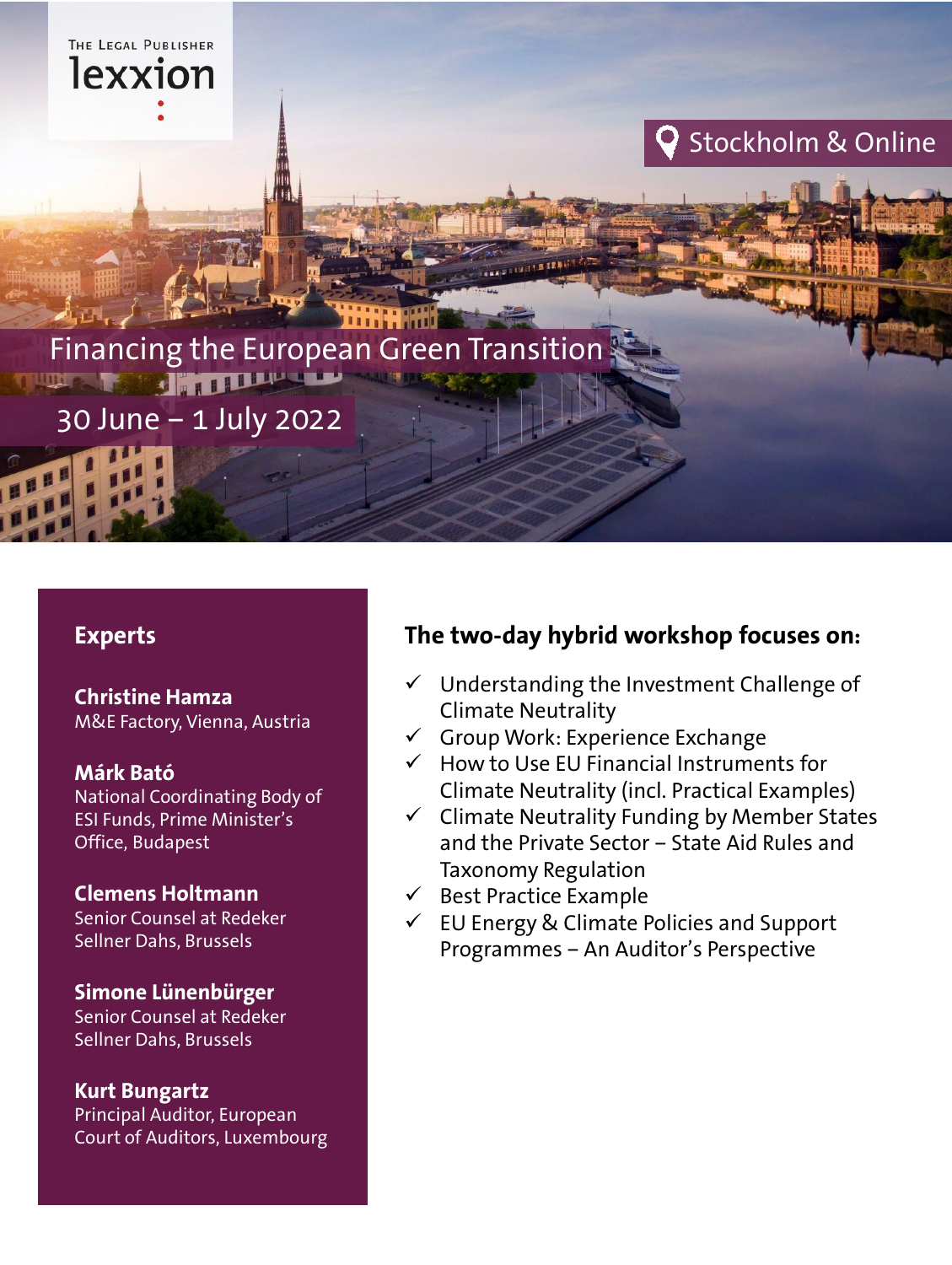### **Financing the European Green Transition**

30 June - 1 July 2022 | Stockholm & Online

### **General Information**

#### **Overview**

Our hybrid workshop will provide you with essential information on the correct implementation of EU Funds in compliance with State aid and public procurement rules.

Our experts will guide you through the implementation of operational programmes and EUfunded projects, ensuring that expenditures comply with EU and national State aid and public procurement rules and procedures. You will be made aware of *de minimis* rules, Services of General Economic Interest (SGEI), General Block Exemption Regulation (GBER), Guidelines and notification procedures. Public procurement rules will also be thoroughly examined, together with relevant procedures and potential violation risks in handling irregularities and financial corrections.

Throughout the event, you will receive guidance on any doubts you might have and you will be encouraged to actively participate in the debates and exchange best practices.

#### **Target Group**

- EU funds experts from bodies that might benefit from Green Deal funding, such as:
	- Managing Authorities;
	- Audit Authorities;
	- Certifying Authorities;
	- Intermediate Bodies;
	- National ministries and agencies;
	- Regional and local governments;
	- City councils;
- National and Regional Development Agencies;
- Auditors from National and Regional Audit Authorities;
- Private companies acting as contractors for the implementation of EU funded projects;
- Lawyers and consultants specialised in public affairs;
- Private and Public Banks;
- Consulting companies providing support to national authorities.



**Please contact: Ms. Camilla Coltorti**  $\left(\begin{matrix} 1 & 0 \\ 0 & 0 \end{matrix}\right)$  +49 (0)30-81 45 06 17  $\left[\begin{matrix} 1 & 0 \\ 0 & 1 \end{matrix}\right]$  coltort[i@lexxion.eu](mailto:coltorti@lexxion.eu) or visit: [www.lexxion.eu](http://www.lexxion.eu/)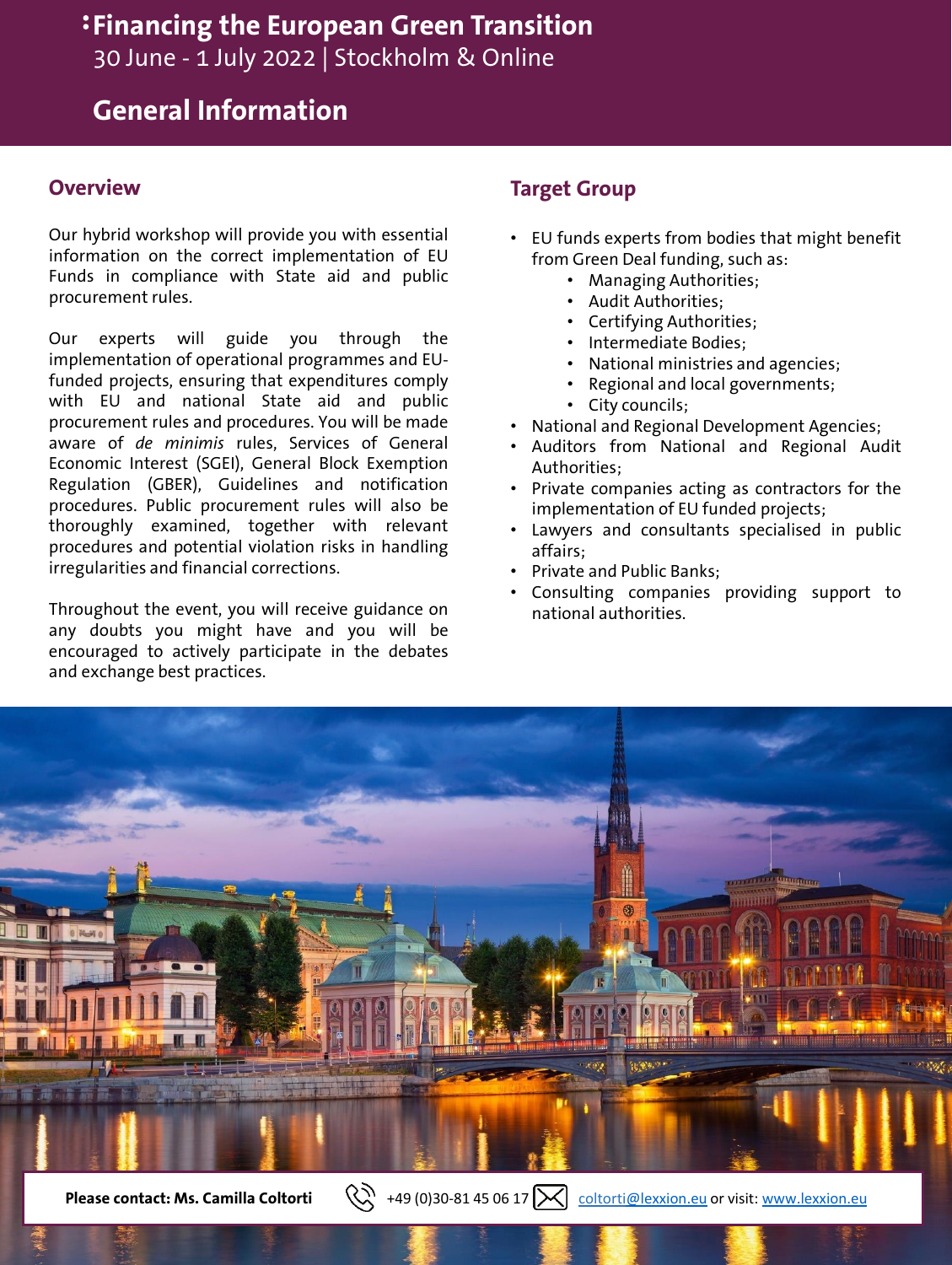# **Financing the European Green Transition**

30 June - 1 July 2022 | Stockholm & Online

### **Programme**

|       | Day 1                                                                                                                                                                                                                                                                                                                                                                                                                                                                                                                                     |       | Day 2                                                                                                                                                                                                                                                                                                                                                                                                                                                                                                                                                                                               |
|-------|-------------------------------------------------------------------------------------------------------------------------------------------------------------------------------------------------------------------------------------------------------------------------------------------------------------------------------------------------------------------------------------------------------------------------------------------------------------------------------------------------------------------------------------------|-------|-----------------------------------------------------------------------------------------------------------------------------------------------------------------------------------------------------------------------------------------------------------------------------------------------------------------------------------------------------------------------------------------------------------------------------------------------------------------------------------------------------------------------------------------------------------------------------------------------------|
| 09:30 | Registration and Welcome Coffee                                                                                                                                                                                                                                                                                                                                                                                                                                                                                                           | 09:00 | <b>Climate Neutrality Funding by Member States and</b><br>the Private Sector - State Aid Rules and Taxonomy                                                                                                                                                                                                                                                                                                                                                                                                                                                                                         |
| 10:00 | Understanding the Investment Challenge of Climate<br>Neutrality (incl. 30-min Coffee Break)                                                                                                                                                                                                                                                                                                                                                                                                                                               |       | <b>Regulation</b>                                                                                                                                                                                                                                                                                                                                                                                                                                                                                                                                                                                   |
|       | Overview on the Multiannual Financial<br>Framework (MFF) 2021-2027<br>Budgets in support of the Green Deal (Cohesion<br>$\bullet$<br>policy funds, InvestEU, Horizon)<br>Initiatives supporting the Green Deal (Farm to<br>$\bullet$<br>Fork, Bauhaus, Climate Pact)<br>Related strategies such as blue economy, plastic<br>$\bullet$<br>strategy, forestry strategy etc.<br>How to address all these different elements<br>Overview on authorities managing the different<br>budgets<br>Christine Hamza,<br>M&E Factory, Vienna, Austria |       | Guidelines on state aid for climate,<br>environmental protection and energy (CEEAG):<br>Overview over scope and compatibility criteria<br>Taxonomy-Regulation: The reorientation of<br>$\bullet$<br>private investment towards more sustainable<br>technologies and business and its link to<br>simplifying state aid assessments<br>Overview on the updated/envisaged updates of<br>$\bullet$<br>the general block exemption regulation (GBER)<br>Clemens Holtmann,<br>Senior Counsel at Redeker Sellner Dahs, Brussels<br>Simone Lünenbürger,<br>Senior Counsel at Redeker Sellner Dahs, Brussels |
| 12:30 | Lunch Break                                                                                                                                                                                                                                                                                                                                                                                                                                                                                                                               | 11:00 | <b>Short Coffee Break</b>                                                                                                                                                                                                                                                                                                                                                                                                                                                                                                                                                                           |
| 14:00 | <b>Group Work: Experience Exchange</b>                                                                                                                                                                                                                                                                                                                                                                                                                                                                                                    | 11:15 | <b>Best Practice Example</b>                                                                                                                                                                                                                                                                                                                                                                                                                                                                                                                                                                        |
|       | How to prepare and, if possible, implement the<br>$\bullet$<br>funds and financial instruments related to the<br>Green Deal<br>How to coordinate among different funds and<br>$\bullet$<br>financial instruments in the Member States<br>Christine Hamza,                                                                                                                                                                                                                                                                                 | 12:00 | Case Study on the H2Global instrument for the<br>market ramp-up of green hydrogen and its<br>derivatives in Europe (State Aid case SA.62619)<br>Clemens Holtmann, & Simone Lünenbürger<br>Lunch Break                                                                                                                                                                                                                                                                                                                                                                                               |
| 15:00 | M&E Factory, Vienna, Austria<br>Coffee break                                                                                                                                                                                                                                                                                                                                                                                                                                                                                              | 13:30 | <b>EU Energy &amp; Climate Policies and Support</b><br>Programmes - An Auditor's Perspective<br>(incl. 30-minute Coffee Break)                                                                                                                                                                                                                                                                                                                                                                                                                                                                      |
| 15:30 | How to Use EU Financial Instruments for Climate<br><b>Neutrality (incl. Practical Examples)</b>                                                                                                                                                                                                                                                                                                                                                                                                                                           |       | Audit of performance in EU programmes and<br>projects by the European Court of Auditors                                                                                                                                                                                                                                                                                                                                                                                                                                                                                                             |
| 16:30 | Overview on financial instruments for ESI Funds<br>$\bullet$<br>How to use ESI Funds to leverage financing for<br>climate neutrality<br>Ex-ante assessment<br>$\bullet$<br>Main challenges<br>Lessons learnt from 2014-2020<br>Márk Bató,<br>National Coordinating Body of ESI Funds, Prime<br>Minister's Office, Budapest<br>End of Day 1                                                                                                                                                                                                |       | • What is performance auditing?<br>Different types of audit: Financial,<br>compliance and performance audit<br>Performance audit concepts,<br>$\bullet$<br>approaches and methodologies<br>Similarities and differences vs<br>$\bullet$<br>Evaluation<br>Best practices in EU-funded energy and climate<br>projects<br>Typical findings from previous<br>audits on the whole project cycle<br>Lessons learnt for future measures<br>$\bullet$<br>Discussion, Q&A                                                                                                                                    |
|       |                                                                                                                                                                                                                                                                                                                                                                                                                                                                                                                                           |       | Kurt Bungartz,                                                                                                                                                                                                                                                                                                                                                                                                                                                                                                                                                                                      |

Luxembourg

Principal Auditor, European Court of Auditors,